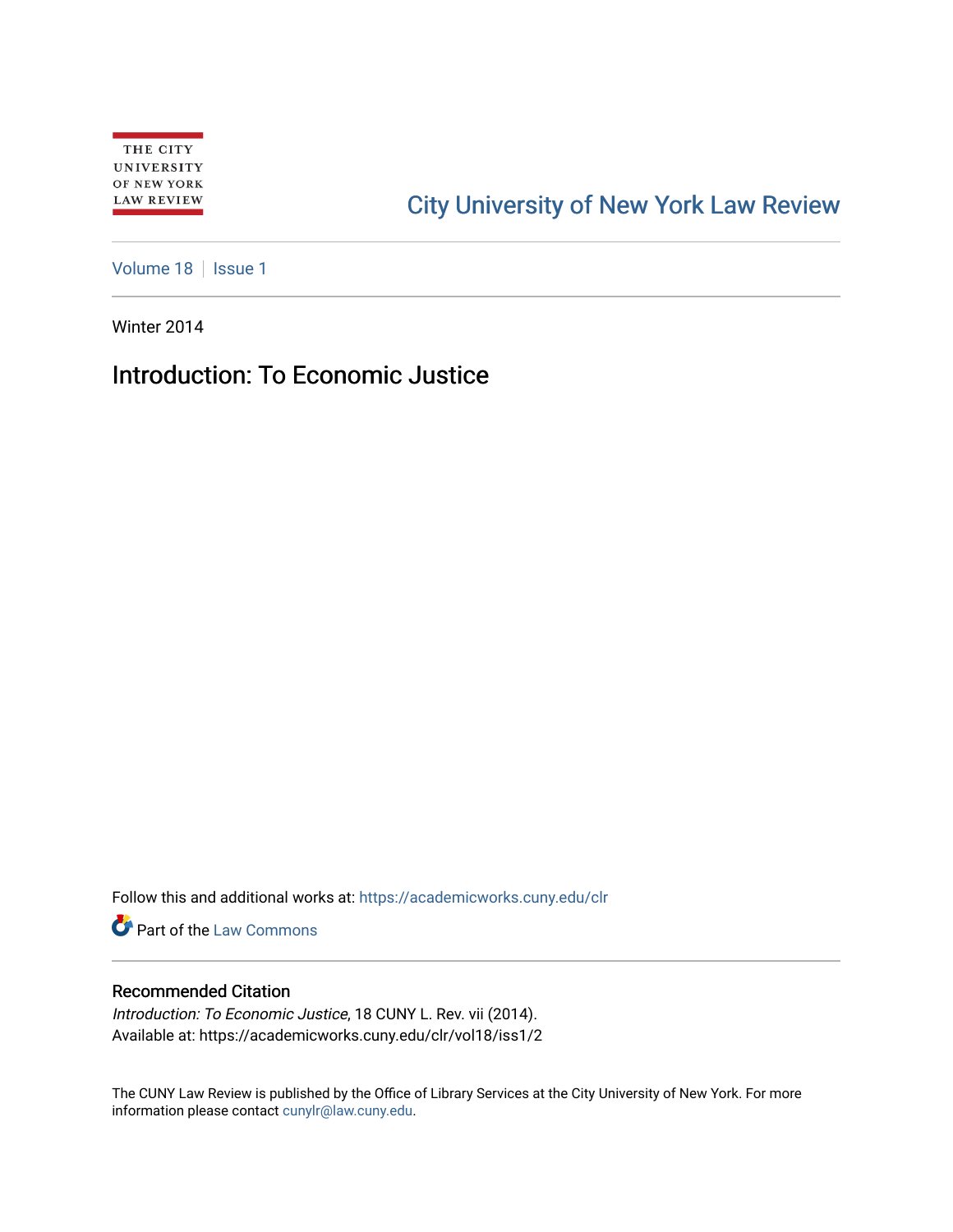New York is in the midst of a long crisis of economic inequality. Over the past forty years, the gap between the rich and the poor has widened, and the working class and working poor people of New York are suffering and struggling to survive. Many aspects of working poor life present extreme challenges and barriers. People have been suffering from wage stagnation and diminished public benefits. The educational system prepares poor and working class children for a life of rote labor. The City's paltry public services are under constant threat. These services have undergone years of assaults, and there is a steady ideological drum beat that those who enter into these systems are somehow at fault. The narrative is that if you need help, there is something wrong with you. Everything is more difficult when you are living from paycheck to paycheck, and paycheck to paycheck living is the reality for the overwhelming majority of New Yorkers. When working class people are over-policed and forced to interact with the criminal justice or immigration detention system, their precarious situation is often plunged into crisis. Money greases the wheels of the criminal justice system, allowing those arrested who have greater financial resources to be let out on bail, enabling them to ameroliate any disruption in their daily lives.

While poverty itself is not the only cause of social injustice, it is the mechanism by which other forces are able to be perpetuated. But what does "economic inequality" really mean? Does referring to the idea in this simple and passive way merely touch the surface of its "societal discomforts"? Does it obscure the reality that an economic system of capitalism can only function if there is an unequal concentration of wealth and opportunity? In order to dig deeper and strive to understand economic inequality in a more nuanced way, we must realistically discuss the existing systems of oppression at play, how they impact individuals and communities, and how advocates, lawyers, organizers, and activists can begin to work together to challenge injustice and inequality in a meaningful way.

In the tradition of CUNY Law Review's mission of promoting "Law in the Service of Human Needs," we decided to focus this volume of work on this struggle. As a journal that has always strived to create a forum for social justice scholars and innovative public interest practitioners, we chose to use our unique position to push the conversation beyond what is typically presented in the media, which often focuses on symptoms of the problems, toward discussion of solutions. We are proud to present this volume of work, which we believe showcases writing by scholars and practitioners, to effectively inform and enhance this conversation.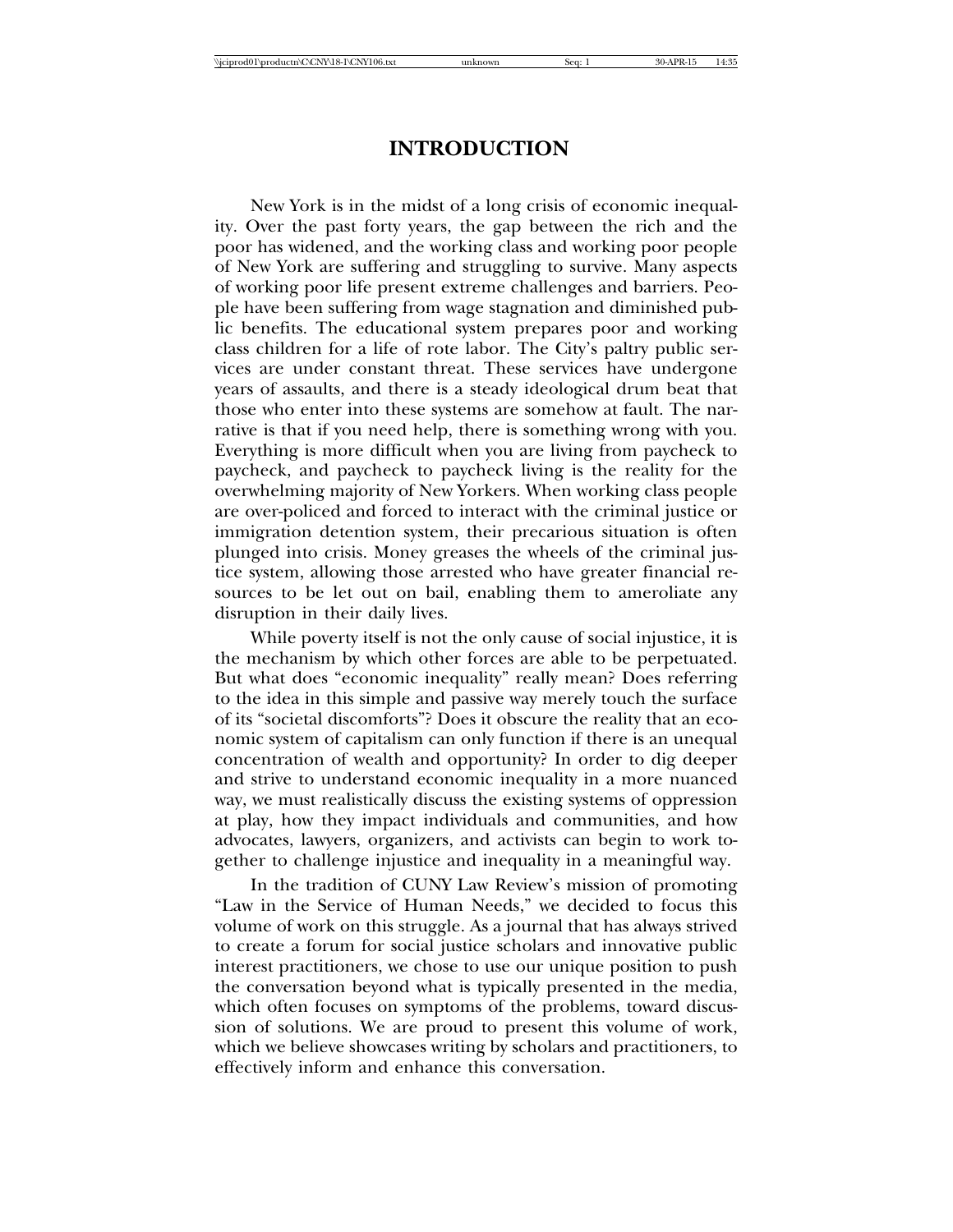Our Notes and Comments Section features the work of two CUNY School of Law students. Kara Wallis's (Class of 2015) Note *No Access, No Choice: Foster Care Youth, Abortion, and State Removal of Children* exposes the ways our nation's foster care system reinforces the cycle of poverty using the example of pregnant foster care youth. Under the current legal schema, these minors are unable to obtain parental consent for an abortion from parents with whom they have no legal relationship. They are forced to rely on judicial bypass to access abortion, and should their judicial bypass application be denied, these youth must carry their pregnancies to term. As wards of the system, foster care youth often lack the support and resources to achieve economic stability. Consequently, these women become vulnerable to state removal of their children through a child welfare system that disproportionately impacts the indigent. The cycle of poverty and economic disenfranchisement is perpetually reinforced as youth in the foster care system give birth to children who end up in the foster care system. Wallis calls for a number of reforms. She advocates, "Our system must recognize that poverty is the greatest risk to youth's health, that youth are sexually active, and that youth can be trusted to make autonomous decisions when provided with sufficient support and education."

Brett Dolin (Class of 2015), in his Note *One Condo, One Vote: The New York BID Act as a Threat to Equal Protection and Democratic Control*, examines the role of the Business Improvement District (BID) in the privatization of city services and restriction of district voting power to property owners by detailing what transpired with the proposed Hudson River Park Neighborhood Improvement District (HRP NID). Dolin articulates how the misuse of the BID form results in property owners retaining control of the allocation of BID funds, while non-owning residents and tenants have limited influence as to how funds are used. As BIDs proliferate across the United States, *One Condo, One Vote* stands as a warning of the potential for both increased and unchecked privatization of municipal government and a threat to democratic control of municipal services embedded in New York's Business Improvement District (BID) Act.

Raja Raghunath's *A Founding Failure of Enforcement: Freedmen, Day Laborers, and the Perils of an Ineffectual State*, argues for stricter enforcement of labor standards to protect undocumented workers, specifically day laborers, who are vulnerable to abuse and exploitation by their employers. The article provides a historical perspective on the issue by comparing the lack of enforcement of current labor laws to the federal government's failure to enforce the working rights of recently freed slaves during the Reconstruction era, and posits that we should learn from the failed goals of the past to ensure protection now. In *A Founding Failure of Enforcement*,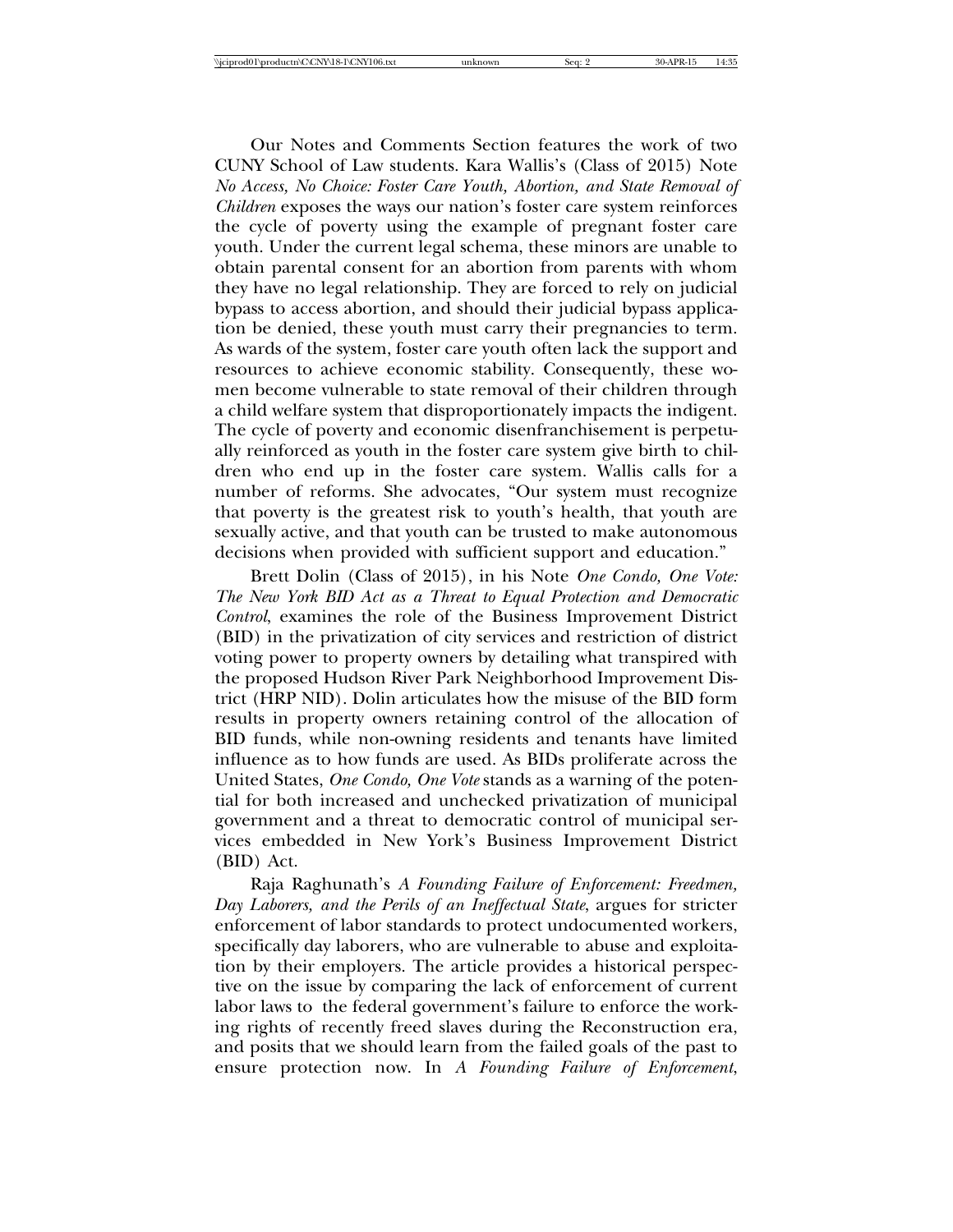Raghunath points out that undocumented workers are forced to work for long hours, with little to no pay and no redress. To combat this, Raghunath argues that labor law enforcement must be targeted toward the most vulnerable workers, as they are most likely to work in fear of threats and retaliation for asserting their rights. We are compelled to stand with Raghunath in exposing this reality and these horrific conditions and to push our readers to combat the systemic exploitation of undocumented workers.

In *Elevating Substance Over Procedure: The Retroactivity of* Miller v. Alabama *Under* Teague v. Lane, authors Brandon Buskey and Daniel Korobkin of the American Civil Liberties Union tackle the issue of mandatory life-without-parole sentences for juvenile criminal defendants. Although the United States Supreme Court declared such sentences unconstitutional violations of the Eighth Amendment in *Miller v. Alabama*, lower courts have split on whether the ruling must be applied retroactively to the over 2,000 inmates currently serving mandatory life-without-parole sentences that were imposed on them when they were juveniles. The devastating effect that these sentences have on communities most impacted by the criminal justice system—poor communities of color—illuminates one pathway to correcting some of the devastation wrought by the justice system.

Our Public Interest Practitioner Section (PIPS) features the article *MFY Legal Services, Inc.'s Medical Legal Partnership with Bellevue Hospital Center: Providing Legal Care to Children with Psychiatric Disabilities* by Aleah Gathings. Gathings, a staff attorney with MFY Legal Services, presents the medical legal partnership as a useful model for addressing the legal needs of a particularly vulnerable group: low-income families of children living with psychiatric disabilities. Continuing the tradition of the section, which has always served to provide a platform for practitioners engaging in innovative legal strategies, Gathings provides a grounded overview of the struggle that these families face as a result of poverty and illness, and the legal complexities that result. She describes how legal services practitioners can successfully partner with public hospitals to meet potential clients where they are, and how, through the combined efforts of medical and legal professionals, patient-clients experience both improved health and economic circumstances.

In November of 2014, CUNY Law Review hosted a panel titled *The Long Crisis: Economic Inequality in New York,* bringing together scholars and practitioners to reflect on the how the system that we live in and reproduce generates immiseration. The result, transcribed here, was a spirited dialogue touching on the ways in which this immiseration is compounded by the surveillance and incarceration of black, brown and immigrant people, the policies that promote the displacement of people from their homes in once